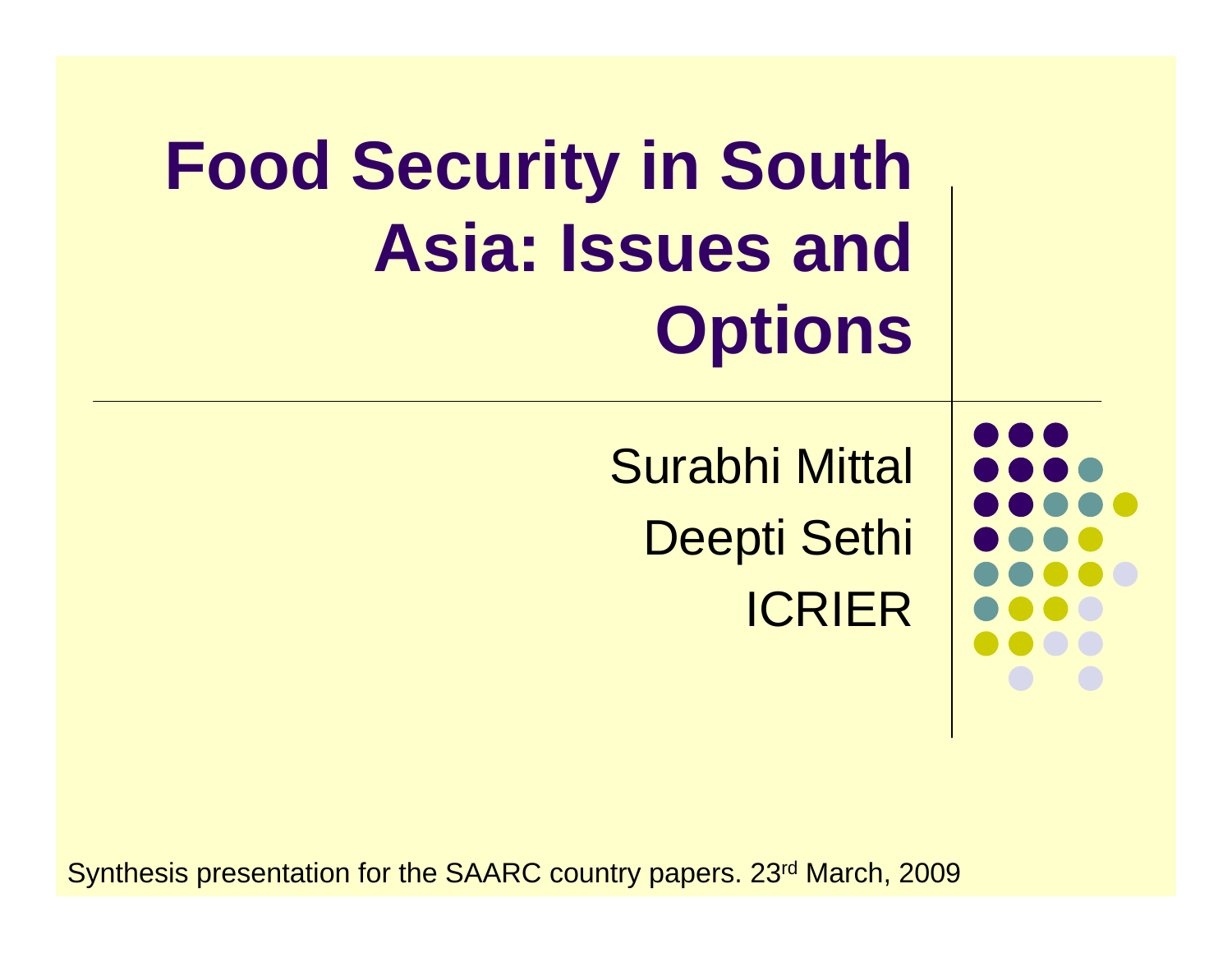

#### **SAARC at a glance**



Average annual ROG 1993-2006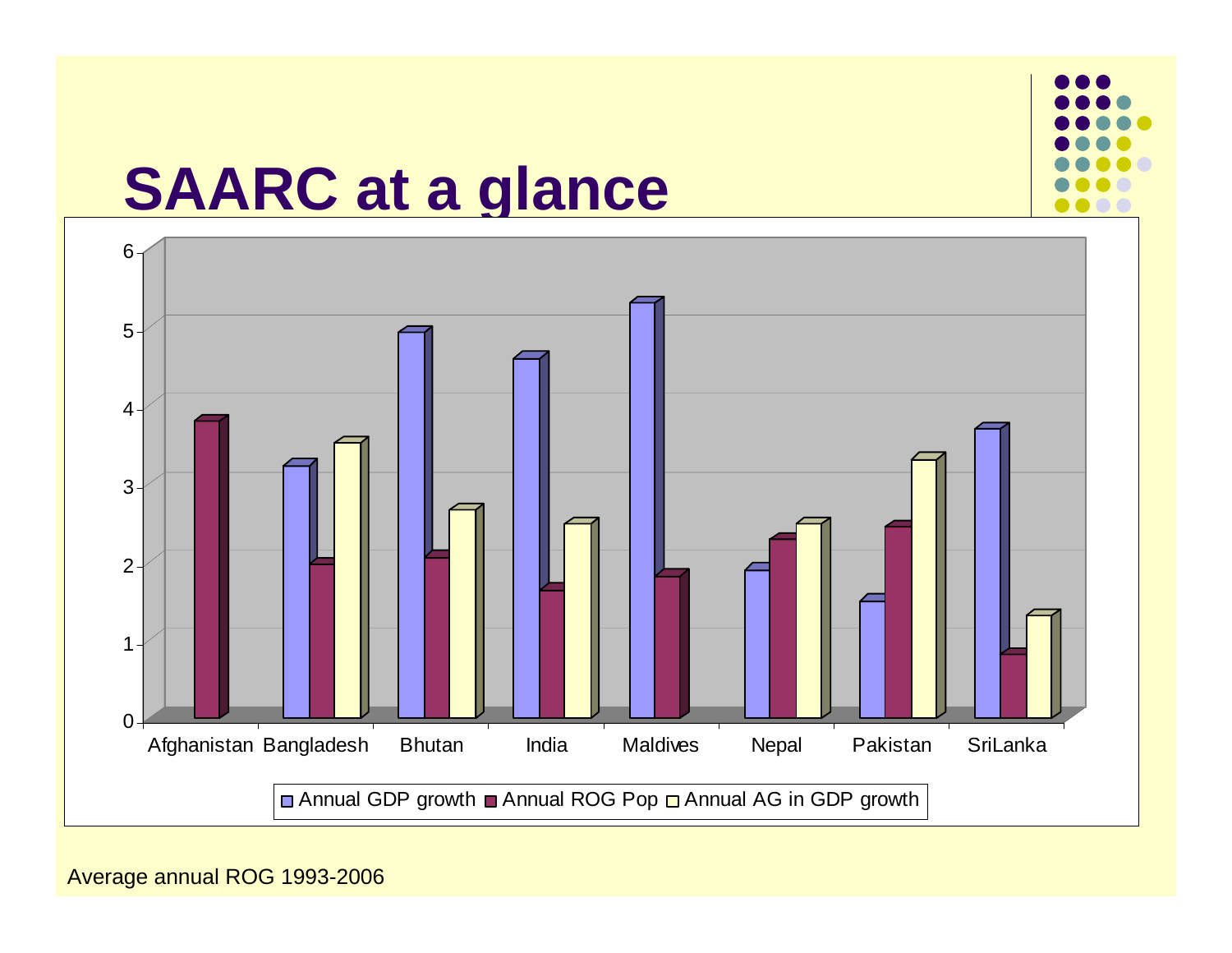## **Food consumption and Population Growth**



(% Average Annual- 1995-97 to 2001-03)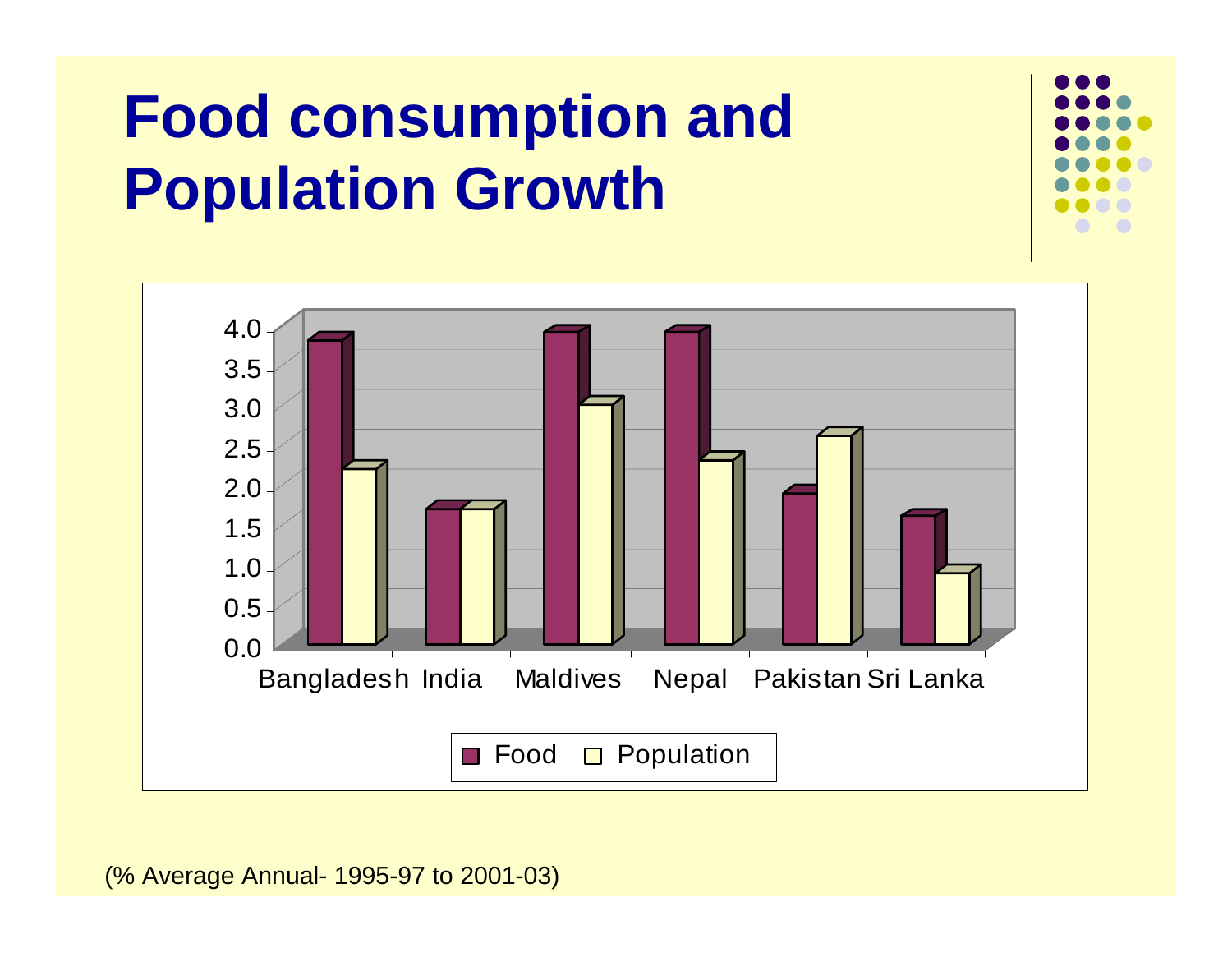### **Poverty and Undernourishment**

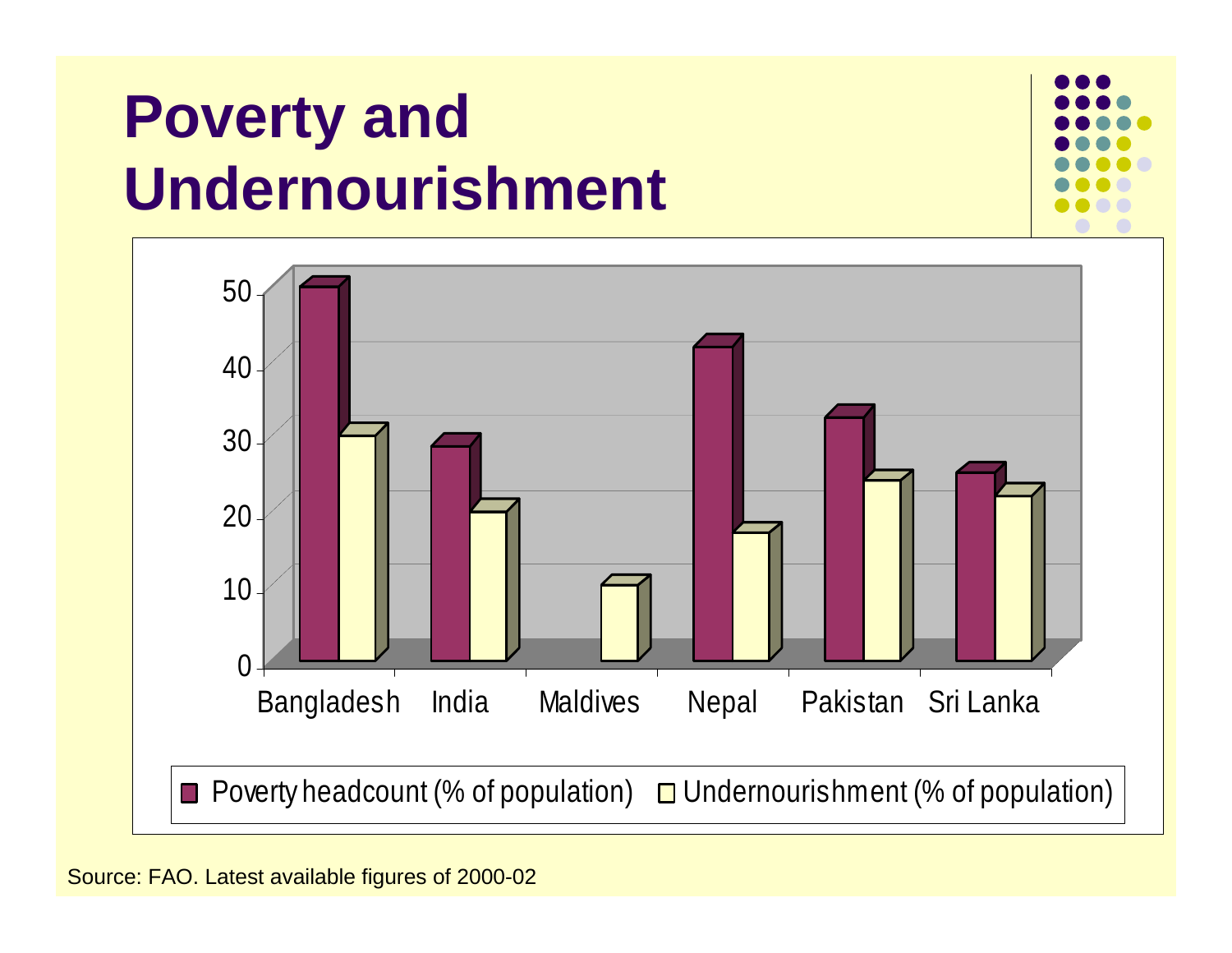#### **Building Pressures**



Source: FAO, 2009 and WDI, 2008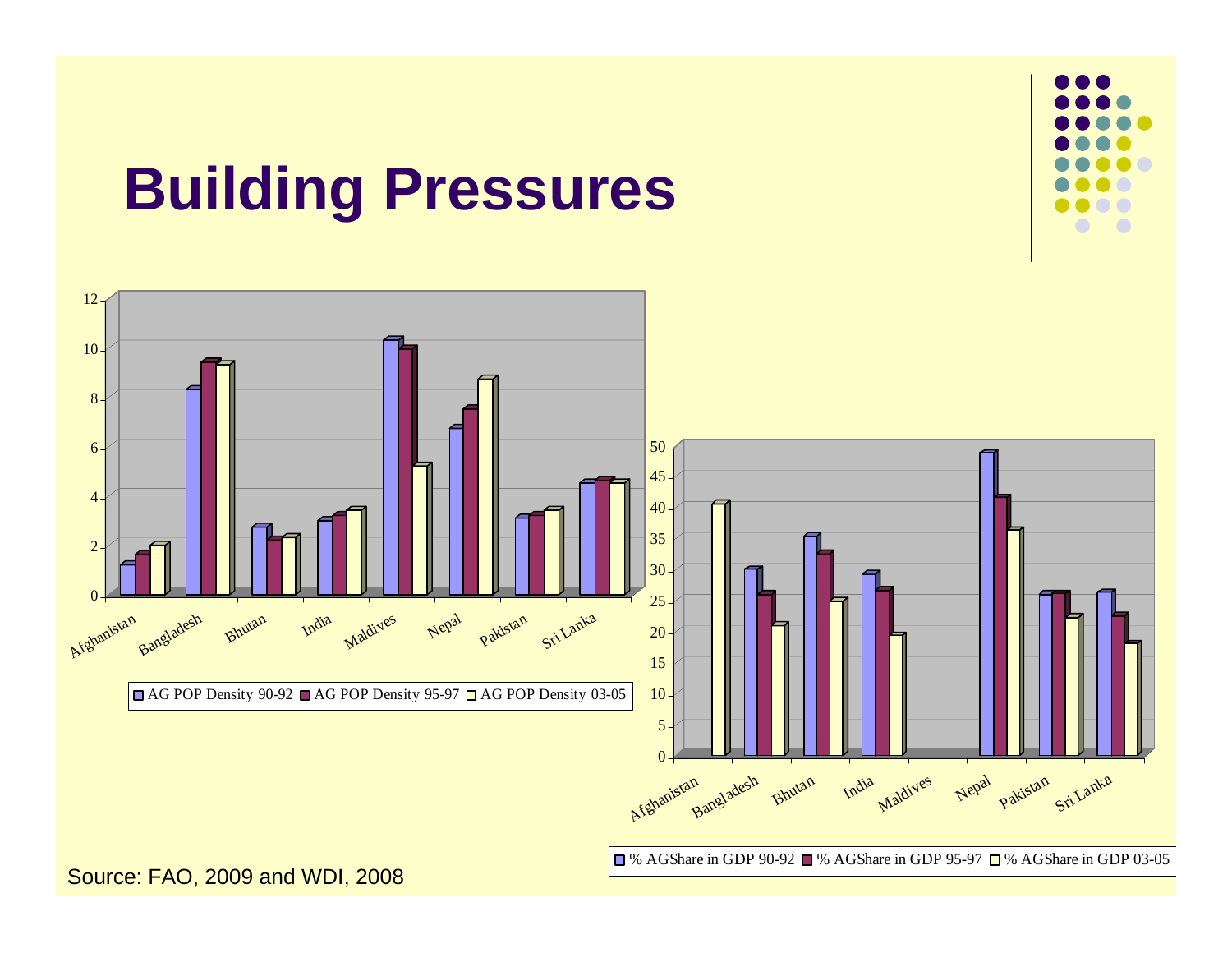### **Annual Growth of Yields of Cereals**

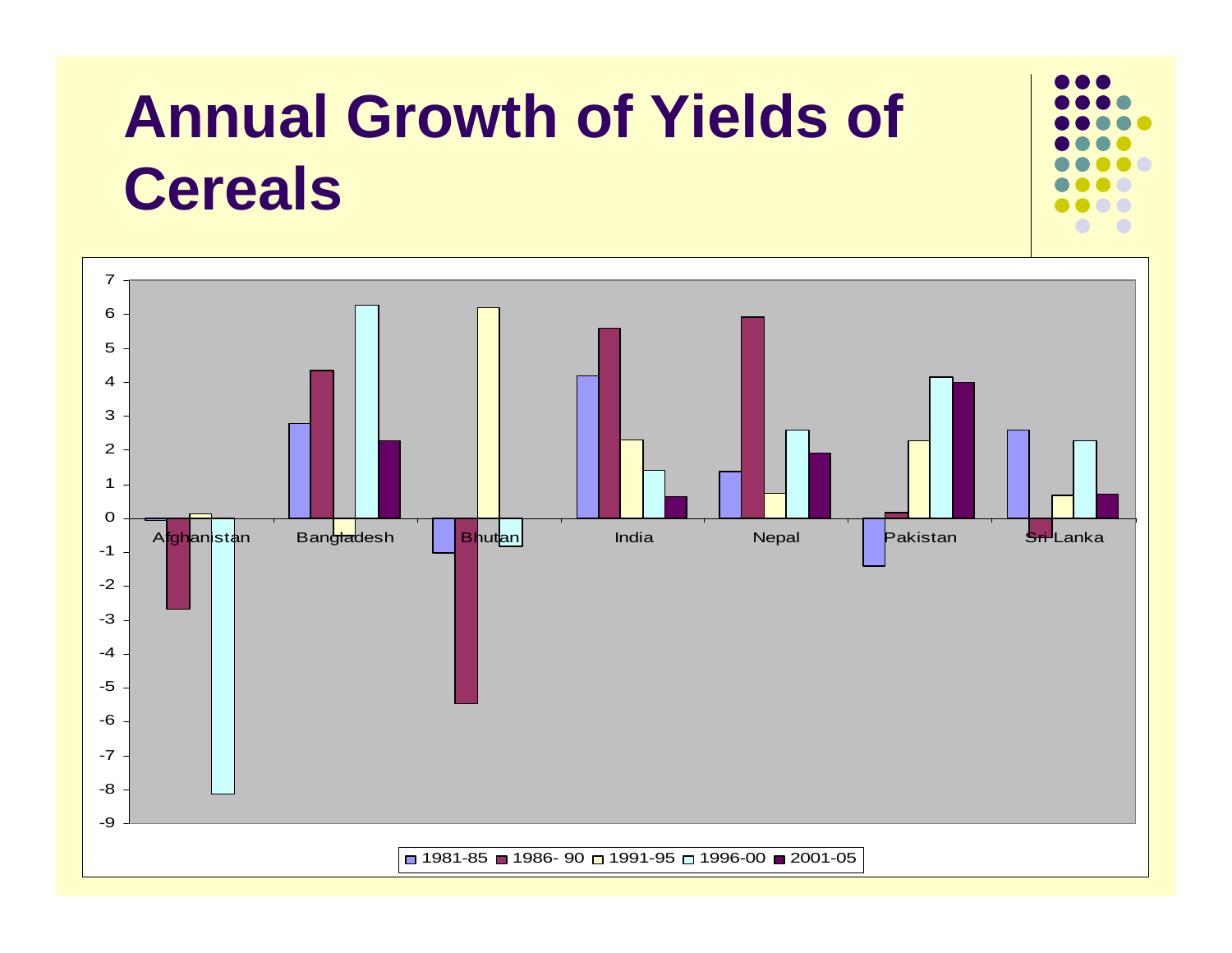#### **Definition of Food Security**

- **Food Availability** Sufficient availability of food with the nation through domestic production, imports
- **Food Access** Individuals capability to purchase the food and to be in reach of safety nets
- **Food Utilization** Consumption of the food by the household in proper form.
- **Food Vulnerability-** due to physiological, economic, social or political reasons.

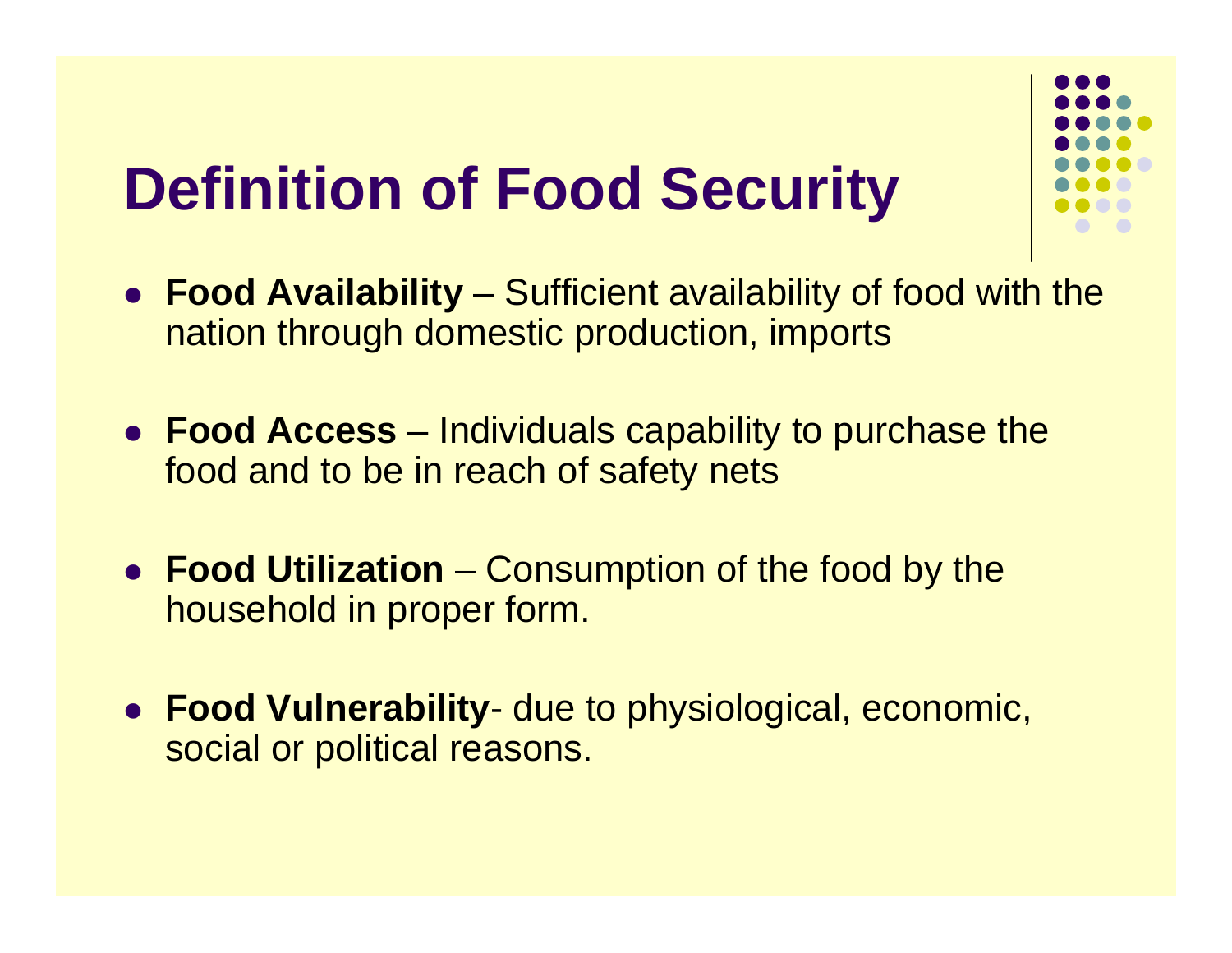## **Status in Food Security**

| <b>Country</b>    | <b>Access</b> | <b>Availability</b> | <b>Utilization</b> | <b>Vulnerability</b> |
|-------------------|---------------|---------------------|--------------------|----------------------|
| Afghanistan       | Weak          |                     | v. Poor            | <b>High</b>          |
| <b>Bangladesh</b> |               |                     | Low                | <b>High</b>          |
| <b>Bhutan</b>     | <b>Weak</b>   |                     | <b>Declined</b>    | <b>High</b>          |
| India             |               |                     | Low                | Low                  |
| <b>Nepal</b>      |               |                     | Low                | <b>High</b>          |
| <b>Pakistan</b>   | <b>Weak</b>   |                     | Low                | Low                  |
| <b>Sri Lanka</b>  |               |                     | Low                | High                 |
| <b>Maldives</b>   |               |                     | Low                | High                 |

DO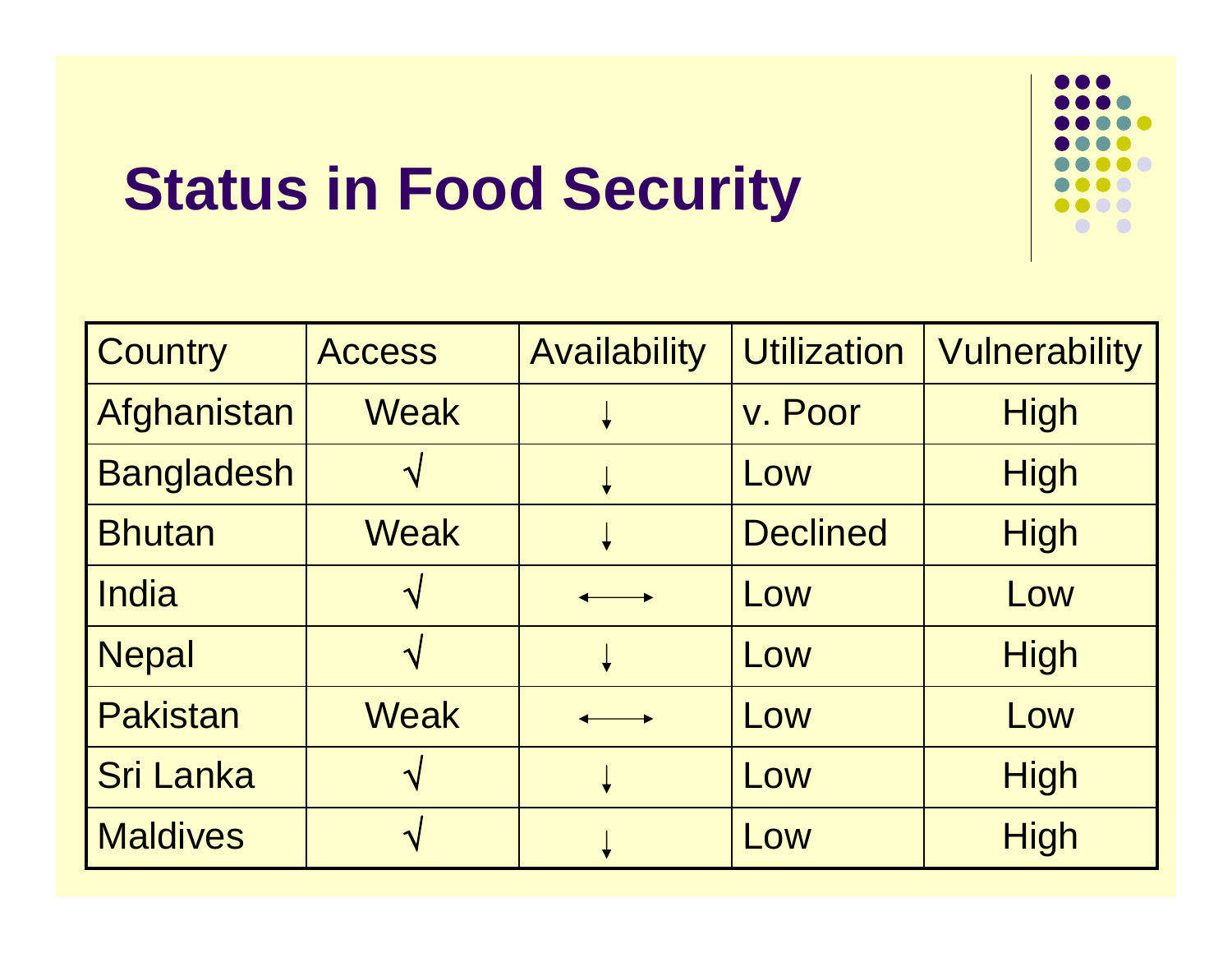## **Present Solutions: Safety Nets**

- **•** Accessibility
	- $\bullet$ Public Distribution System, Food for Work, Mid Day meal, NREG
	- $\bullet$ BPL population, unemployed, children and women
- Availability
	- $\bullet$  India- National Food security mission, Rashtriya Krishi Vikas Yojana, subsidies and price policy
	- $\bullet$ Bangladesh- inputs policy
- **•** Utilization
	- $\bullet$ Maldives- Food Safety and health concerns
	- $\bullet$ Integrated Child development Schemes- India
- Vulnerability
	- $\bullet$ No specific programmes
	- $\bullet$ Afghanistan- food Aid

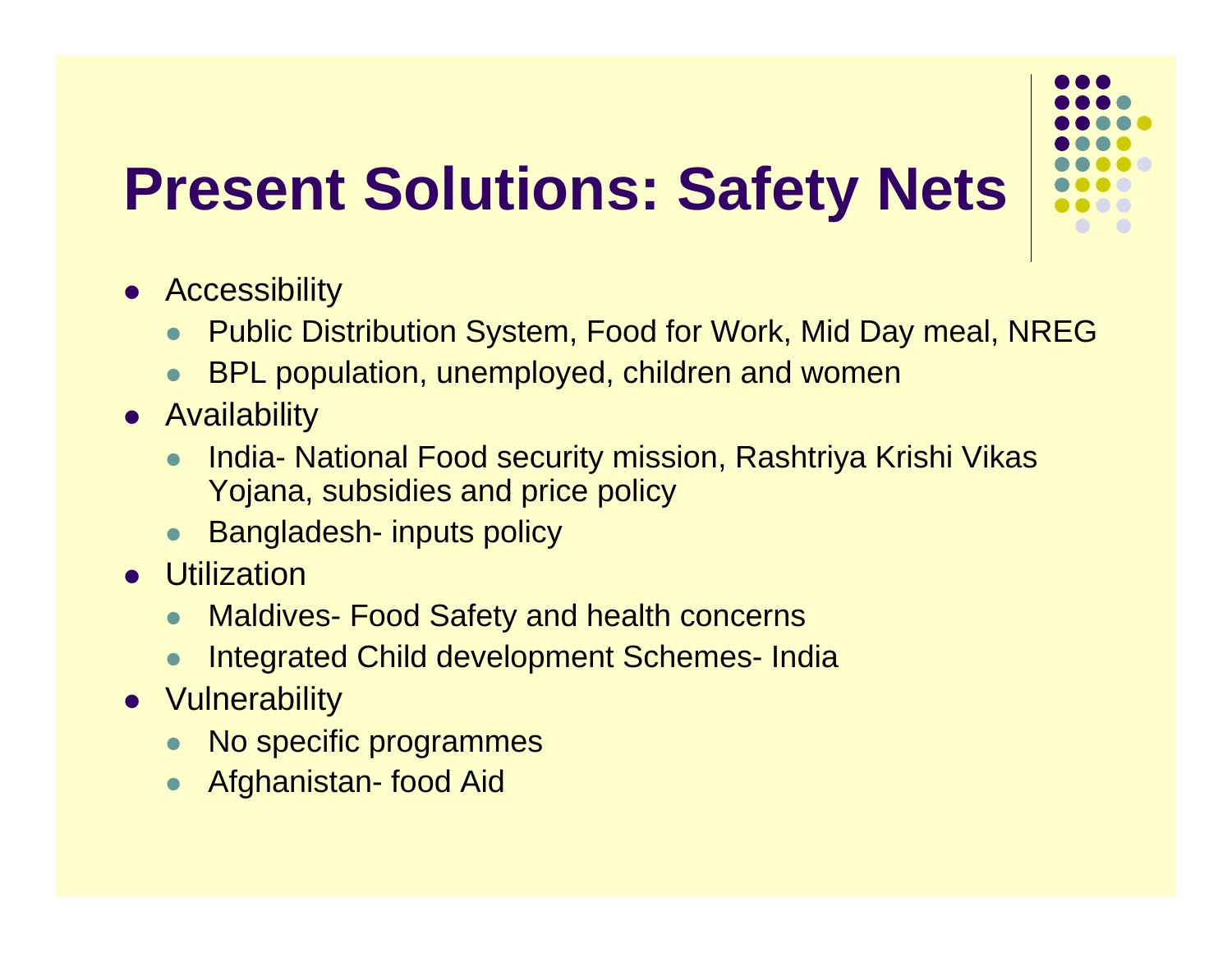

# **Problems with these solutions**

- Poor targeting
- High administrative cost
	- $\bullet$ Buffer Stock- Price management, Food Security
	- Cash Flows Vs. Stocks
- In-accessible to many regions
- Solutions are country centric
- Policy Dilemma
	- $\bullet$ Availability Vs accessibility i.e Production vs income
	- Self reliance Vs liberalisation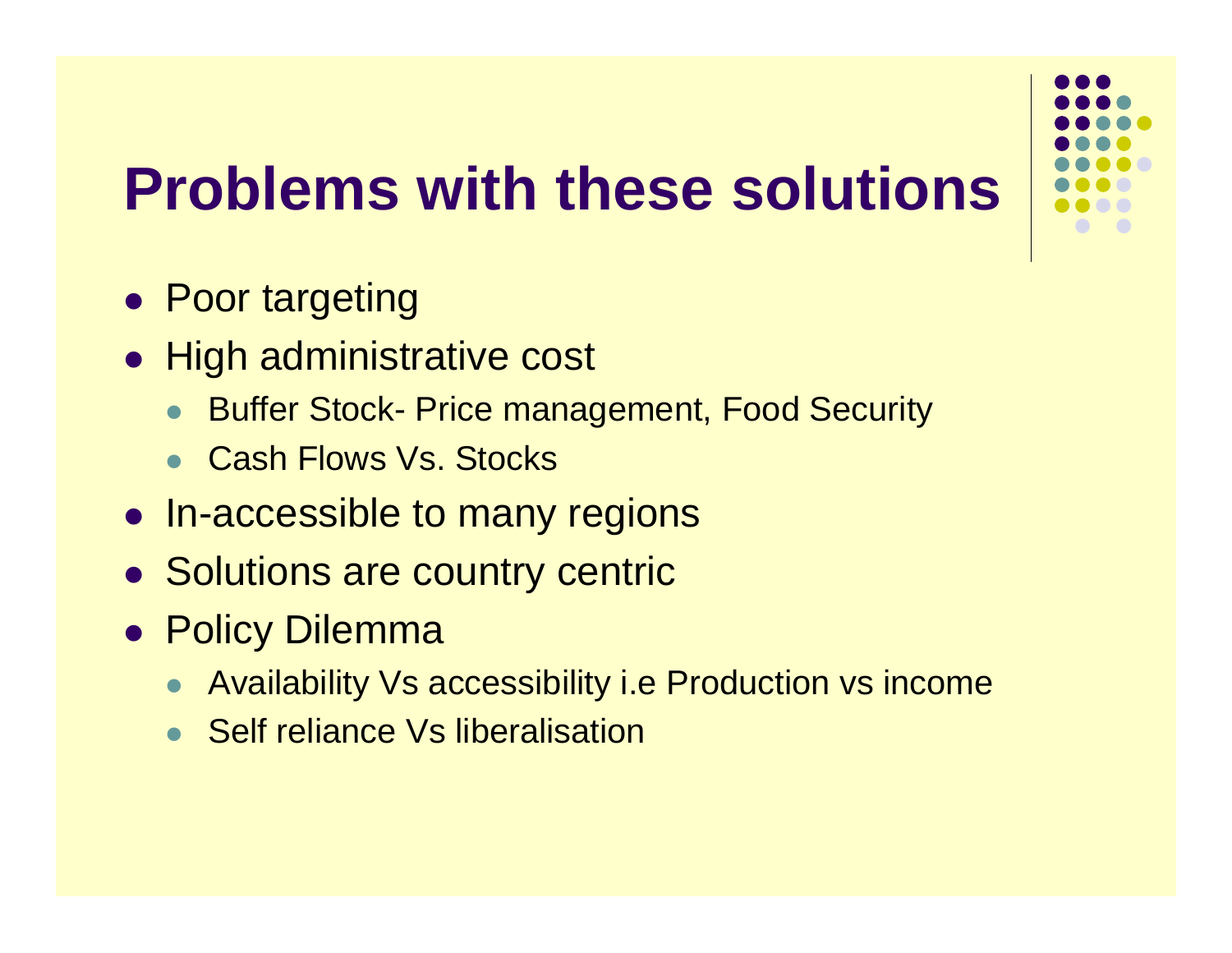#### **Proposed Solutions**

- Role of Trade
	- **Inter regional trade**
	- Integrating with the world market
- $\bullet$ **• Regional Cooperation**
- Food Bank (combination of above two)

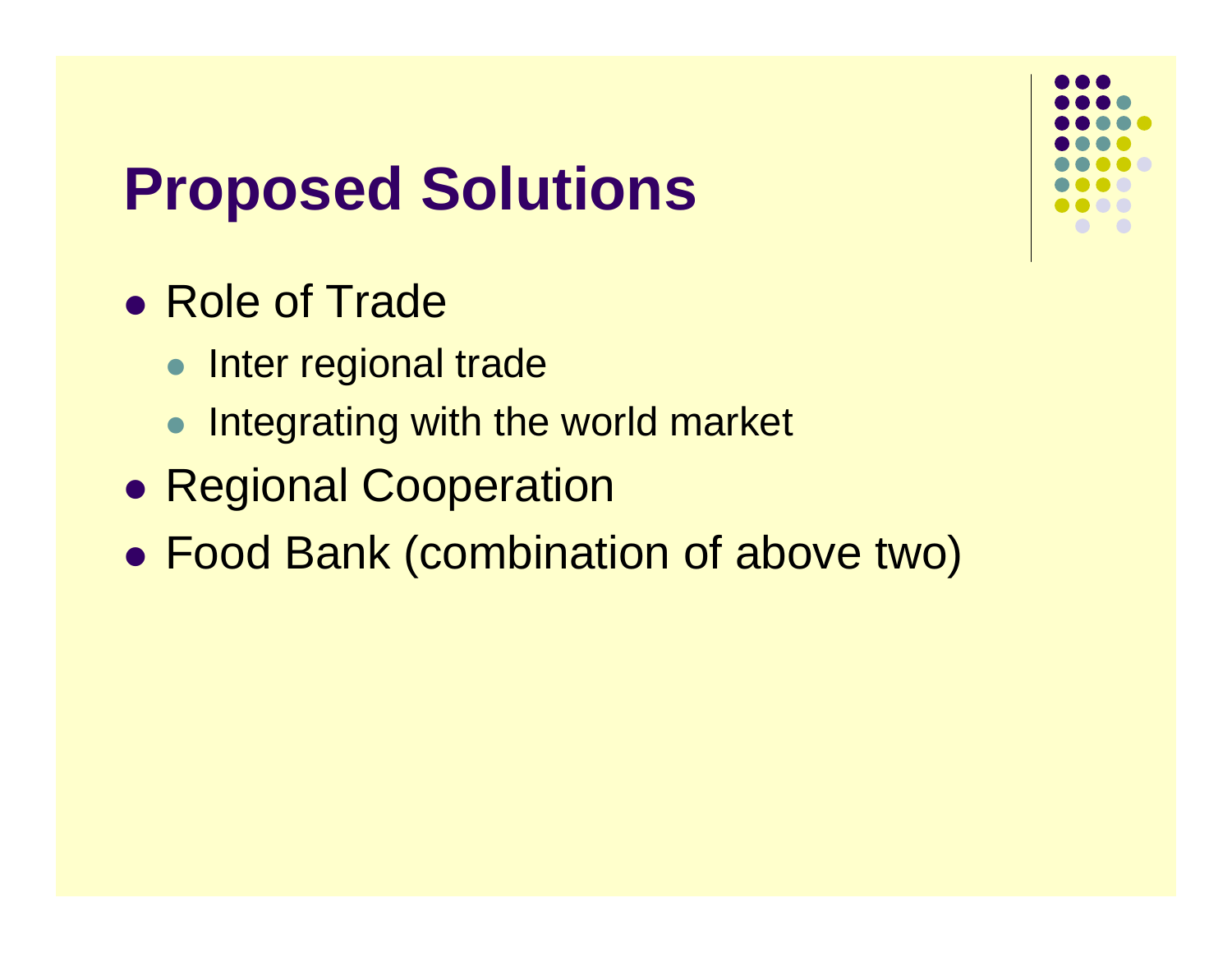#### **Food Bank**



- $\bullet$ 15th SAARC Colombo summit, August, 2008- learning from its failure of Food Security Reserve- put together their efforts to operationalise the Food Bank.
- $\bullet$  The SAARC Food Bank's board met for the first time in Colombo in October 15- 16, 2008
	- $\bullet$ finalized the modalities for determination of price on FoB basis
	- $\bullet$ arranging deferred payments by the requesting country
	- $\bullet$ exemption from regulatory duties by the releasing country
	- $\bullet$ release of food stock from facilities closest to the requesting country.
- O The bank would hold 241,580 metric tonnes (MT) in rice and wheat reserves each member country has fixed contribution proportion
	- $\bullet$ India's with 63.42%
	- $\bullet$ Bangladesh and Pakistan with 16.58%
	- $\bullet$ Sri Lanka and Nepal with 1.66%
	- $\bullet$ Maldives with 0.08%
	- $\bullet$ Bhutan with 0.07%
	- $\bullet$ Afghanistan's share would be decided later.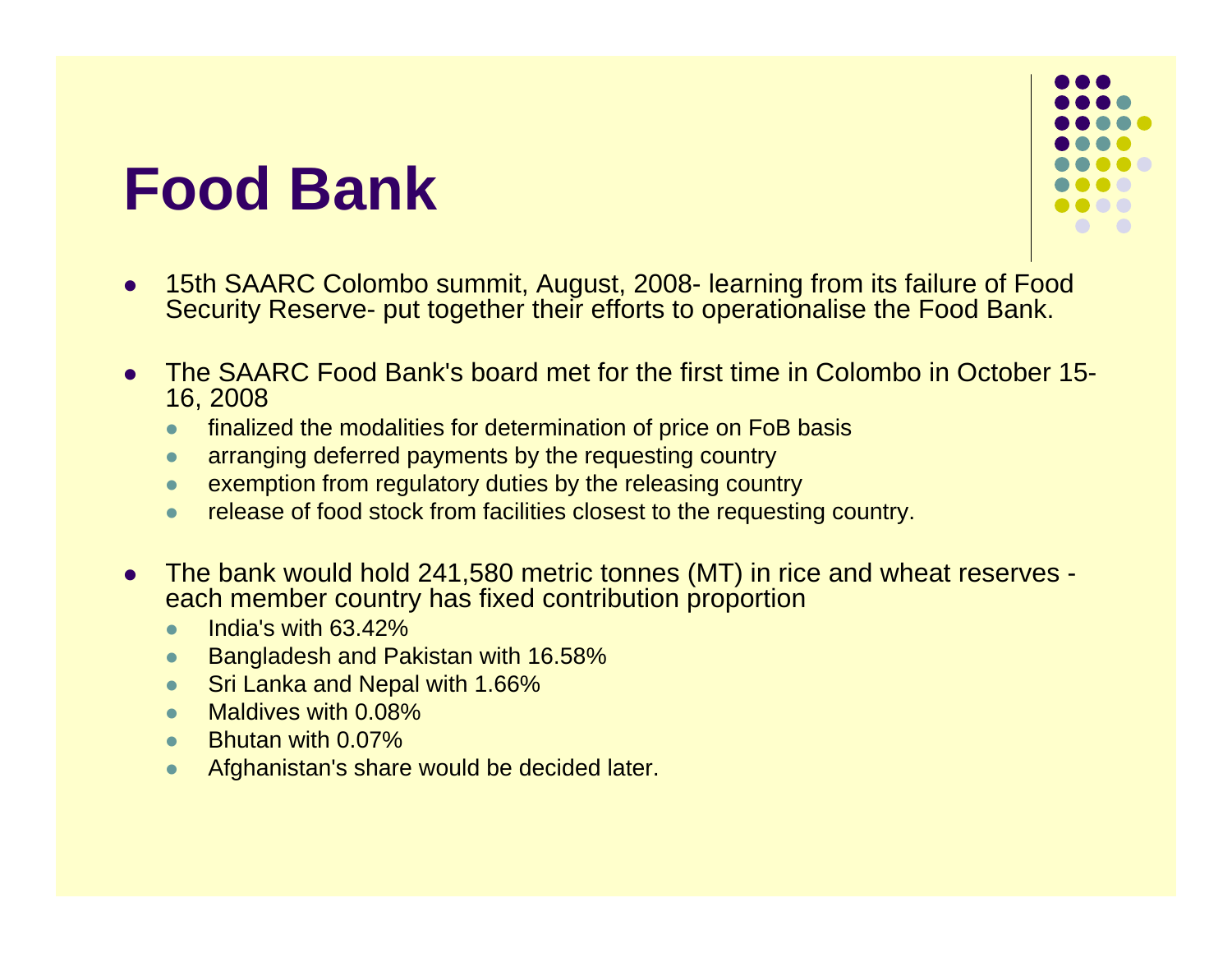#### **Food Bank**

- $\bullet$  Considered to increase the existing volumes of food bank
	- $\bullet$  food crisis, increasing population pressure and huge demand in the SAARC region
- $\bullet$  The main issue
	- $\bullet$  quick and effectively access to the foodgrains in this food bank in times of emergency
	- $\bullet$ simplifying the operation of the food bank.
	- $\bullet$ How much to be maintained in stocks? Avoid storage losses
	- $\bullet$ Develop storage and transportation capacity at least possible cost
	- $\bullet$  Priority to connectivity with vulnerable regions, remote and inaccessible areas.
	- $\bullet$ A wider political cooperation, dispute settlement mechanism
	- $\bullet$ integration of public-private partnership.
	- $\bullet$ On the price setting less rigid procedures and norms have to be adopted.
	- $\bullet$ Responsive Distribution system
	- $\bullet$ non-political environment

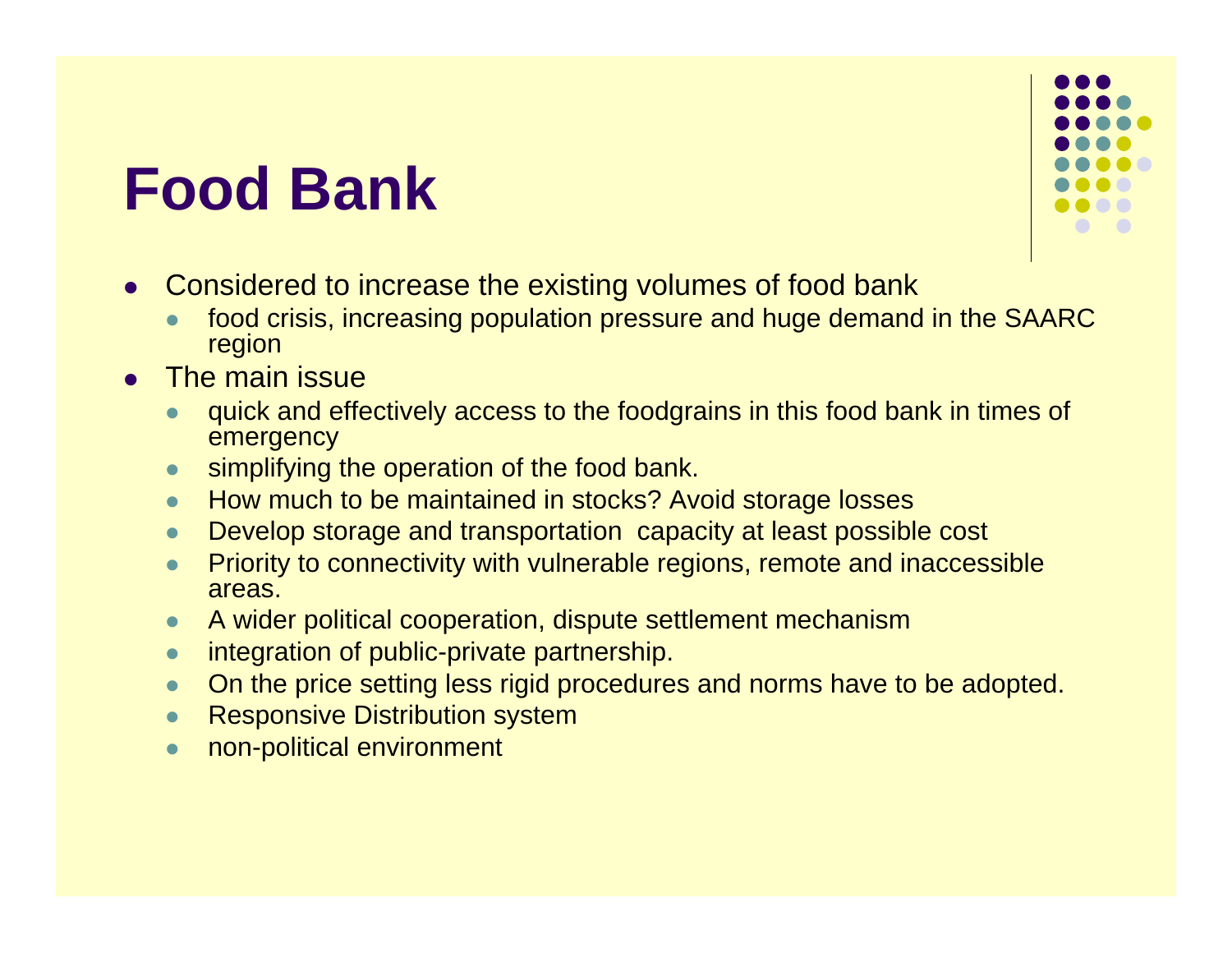# **Local Initiative-**

#### Grain Bank in Madhya Pradesh

- $\bullet$ Self-help group of women, farmers and youth came together in 2001
- o Covers 30 villages, 700 households- 85% households belong to the poorest section.
- $\bullet$ **Benefits** 
	- $\bullet$ Provides immediate access to food during emergencies
	- $\bullet$ Reduces or eliminates borrowings from moneylenders
	- $\bullet$  Provides access to grain markets in case of a surplus and also helps in reducing the dependence on government-supplied grain.
	- $\bullet$  Each village community has developed its own unique, independent and self-reliant system of managing grain banks.
- $\bullet$  Main idea
	- $\bullet$ It should be locally controlled and managed
	- $\bullet$ involves high level of community involvement
	- $\bullet$ Compulsory for the women to make up 50 percent of every grain bank committee
- $\bullet$ **Functioning** 
	- $\bullet$ collective decision regarding distribution.
	- $\bullet$ Each individual family gets an equal share of grain.
	- $\bullet$  surpluses, the latter can either be sold for cash, or distributed in the village itself to prevent it from getting spoilt.
	- $\bullet$ It can also decide to distribute foodgrains and money to families in an emergency.
	- $\bullet$  Interest rate, which are decided by community for both grain and money borrowed are quite negligible in comparison with what money lenders charge.

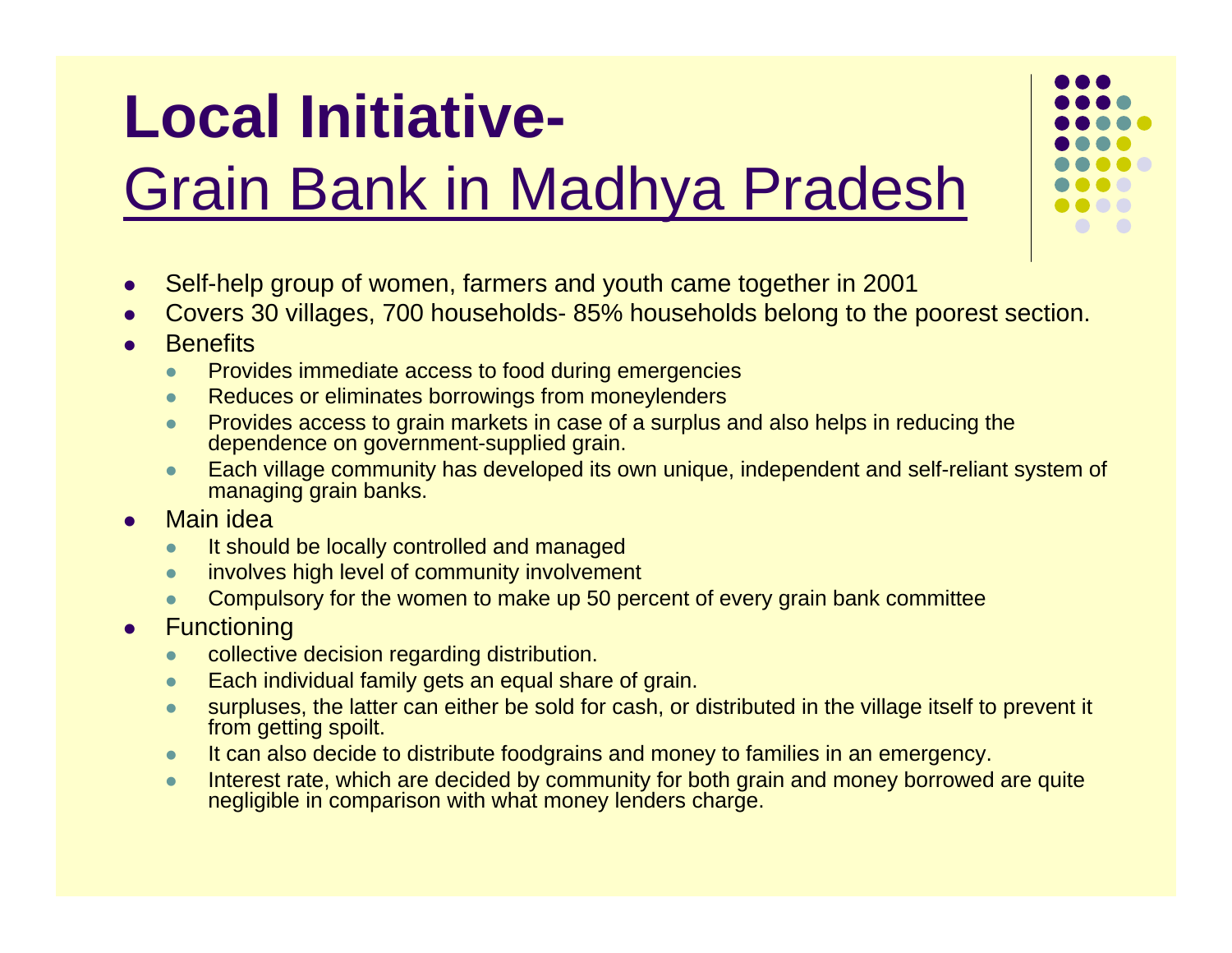# **Regional Cooperation**

- Establishment of Food Bank is a solution for the emergency situation.
- Region to have long run strategy for region and individual countries- Unless each country of the region is food secure, regional security is not easily achievable.
	- $\bullet$ increasing production and productivity
	- $\bullet$ Development of seed bank
	- $\bullet$ agricultural investment in research and development
	- $\bullet$ agricultural extension activities
	- $\bullet$ transfer of technology
	- $\bullet$  natural resources management- issue of climate change should not be overlooked.

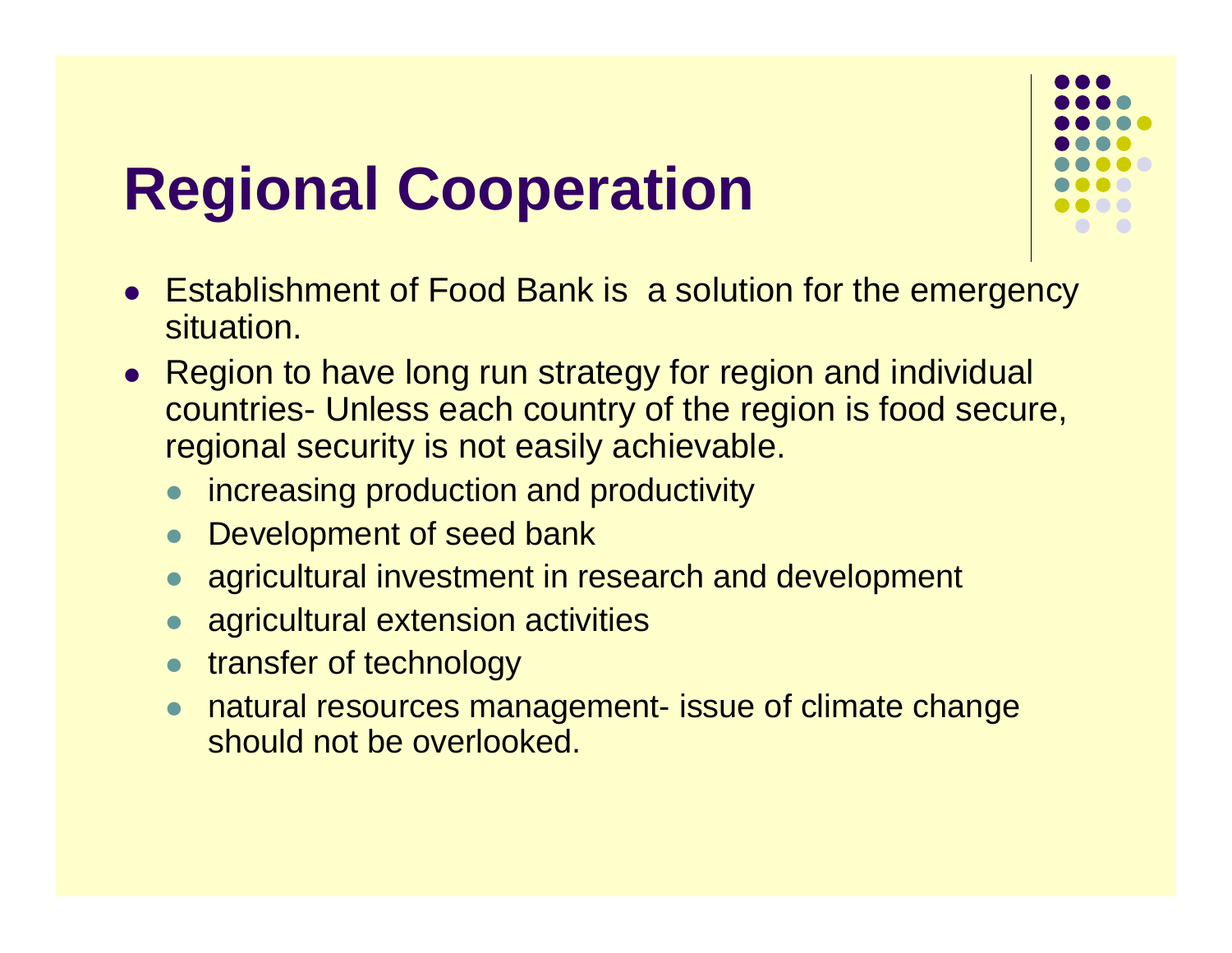# **Intra-regional Trade and Agricultural Trade: 1995-2004**



| <b>Country</b>    |                | <b>Value of Trade (US\$ million)</b> | <b>Main Market(s)</b> |                  |                           |
|-------------------|----------------|--------------------------------------|-----------------------|------------------|---------------------------|
|                   | 1995           | 1998                                 | 2001                  | 2004             | 2004                      |
| <b>Bangladesh</b> | 6.85<br>(77.5) | 10.36<br>(23.0)                      | 11.52<br>(18.4)       | 21.85<br>(19.55) | Pakistan, India           |
| <b>Bhutan</b>     | 15.25          | 15.68                                | <b>NA</b>             | <b>NA</b>        | India, Bangladesh         |
| <b>India</b>      | 486<br>(28.3)  | 642<br>(38.2)                        | 486<br>(23.7)         | 872<br>(21.2)    | Bangladesh, Sri Lanka     |
| <b>Maldives</b>   | 9.8<br>(87)    | 11.44<br>(88)                        | 13.92<br>(92)         | 13.97<br>(77)    | Sri Lanka                 |
| <b>Nepal</b>      | 14.81<br>(31)  | 26.08<br>(17)                        | 62.40<br>(19)         | 34.79<br>(10)    | India                     |
| <b>Pakistan</b>   | 87.96<br>(34)  | 266.03<br>(63)                       | 74.99<br>(20)         | 87.85<br>(17)    | India, Sri Lanka          |
| <b>Sri Lanka</b>  | 39.42<br>(45)  | 53.44<br>(42)                        | 43.62<br>(28)         | 51.32<br>(10)    | India, Pakistan, Maldives |

*Source: Samaratunga and Thibbotuwawa (2006)*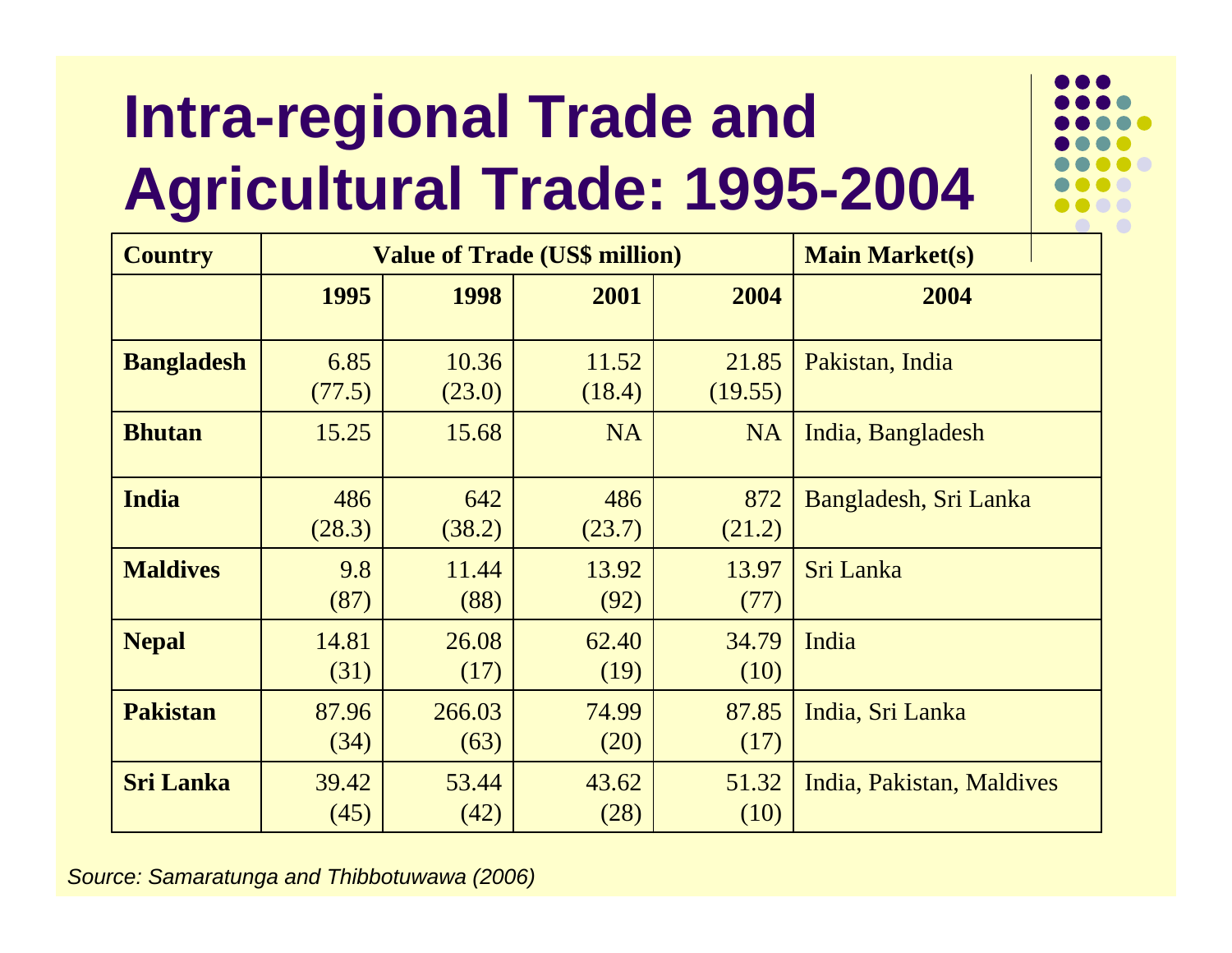#### **Role of Trade**

- Evidences of bilateral trade
- Need to address issues of internal trade restrictions
	- non-tariff barriers
	- joint marketing strategies.
- Nations need an effective inter-regional trade
- Inter-country movement of foodgrains from surplus nations to deficit nations with minimal tariffs and restrictions
- In this context India has to play a major role in enhancing the food security in the region.

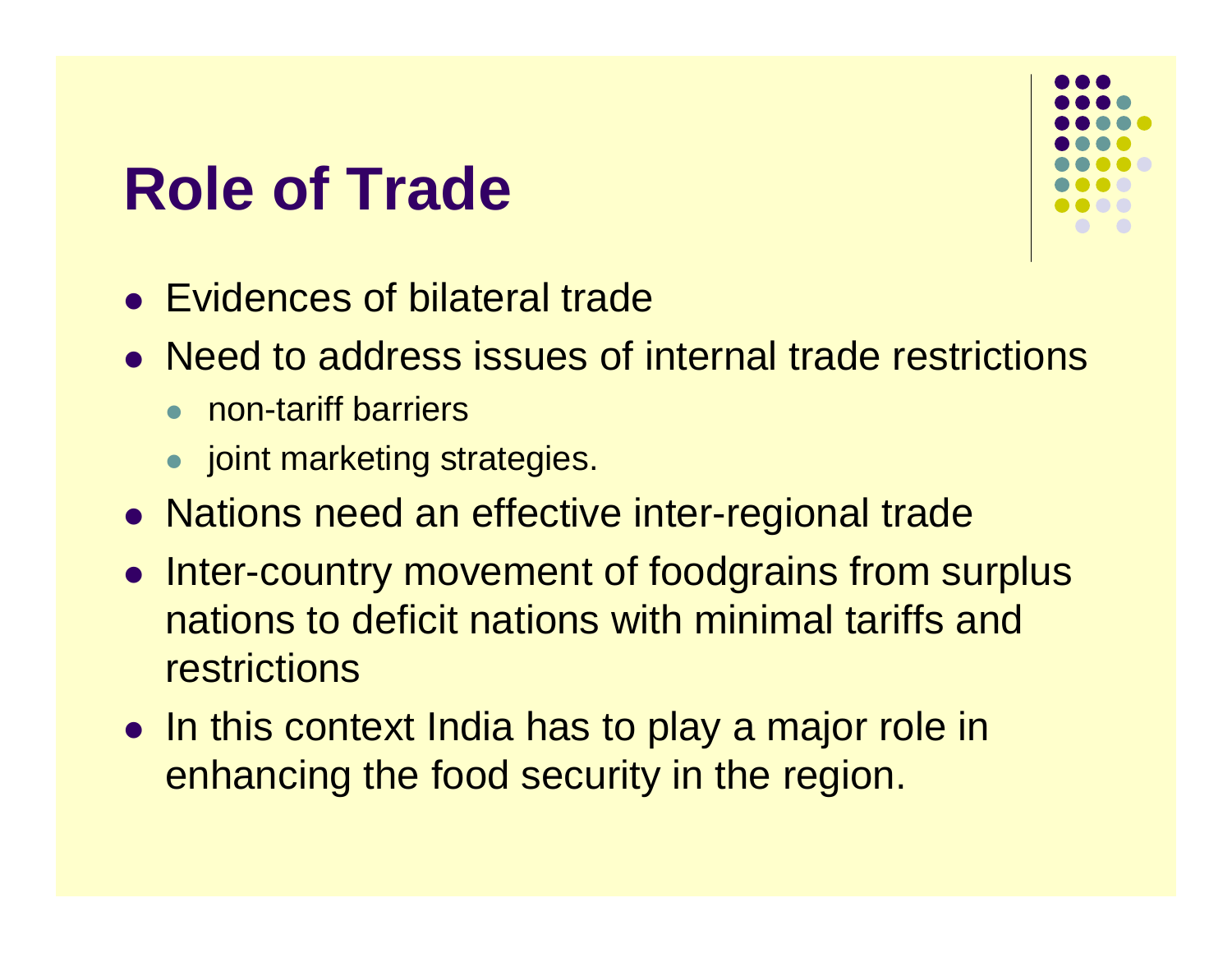### **SAARC Development goals**

![](_page_17_Figure_1.jpeg)

- Livelihood SDG's
	- Goal 1 Eradication of Hunger Poverty
	- $\bullet$ Goal 2 Halve proportion of people in Poverty by 2010
	- $\bullet$  Goal 3 Ensure adequate nutrition and dietary improvement for the poor
	- Goal 4 Ensure a robust pro-poor growth process
	- $\bullet$  Goal 5 Strengthen connectivity of poorer regions and of poor as social groups
	- Goal 6 Reduce social and institutional vulnerabilities of the poor, women, and children
	- Goal 7 Ensure access to affordable justice
	- $\bullet$  Goal 8 Ensure effective participation of poor and of women in anti-poverty policies and programmes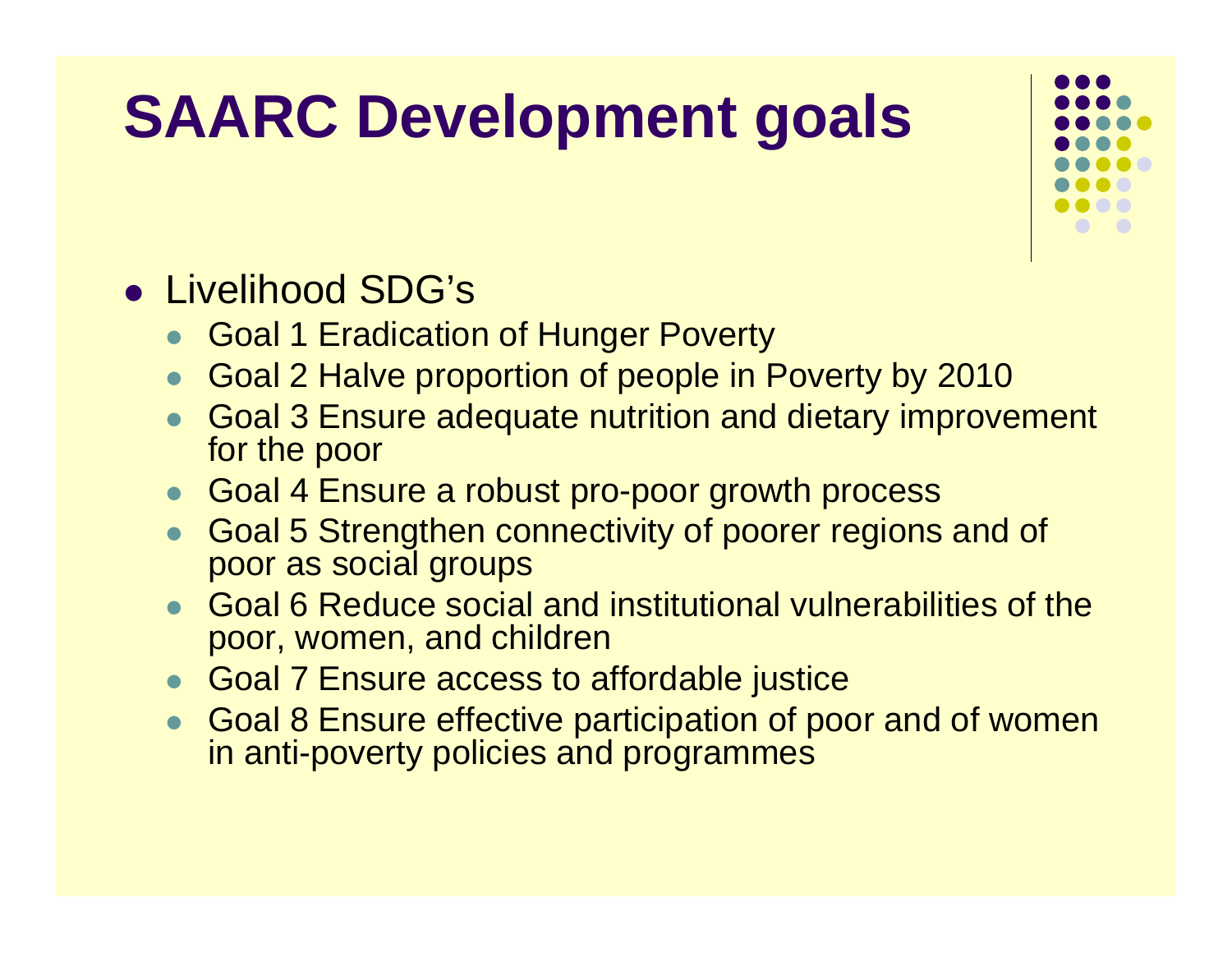# **Is there a Way Forward?**

- **Political Economy** 
	- **India Pakistan**
	- **•** Track II- Institutional linkages
- Declining Productivity, shrinking land, increasing population dependence
	- $\bullet$ Inter sectoral linkages
	- Skill development
- **Low liberalization and competitiveness** 
	- Privatisation?
	- $\bullet\;$  Food prices vulnerable
	- **Subsidies**
	- $\bullet$ Fragmented and high terrains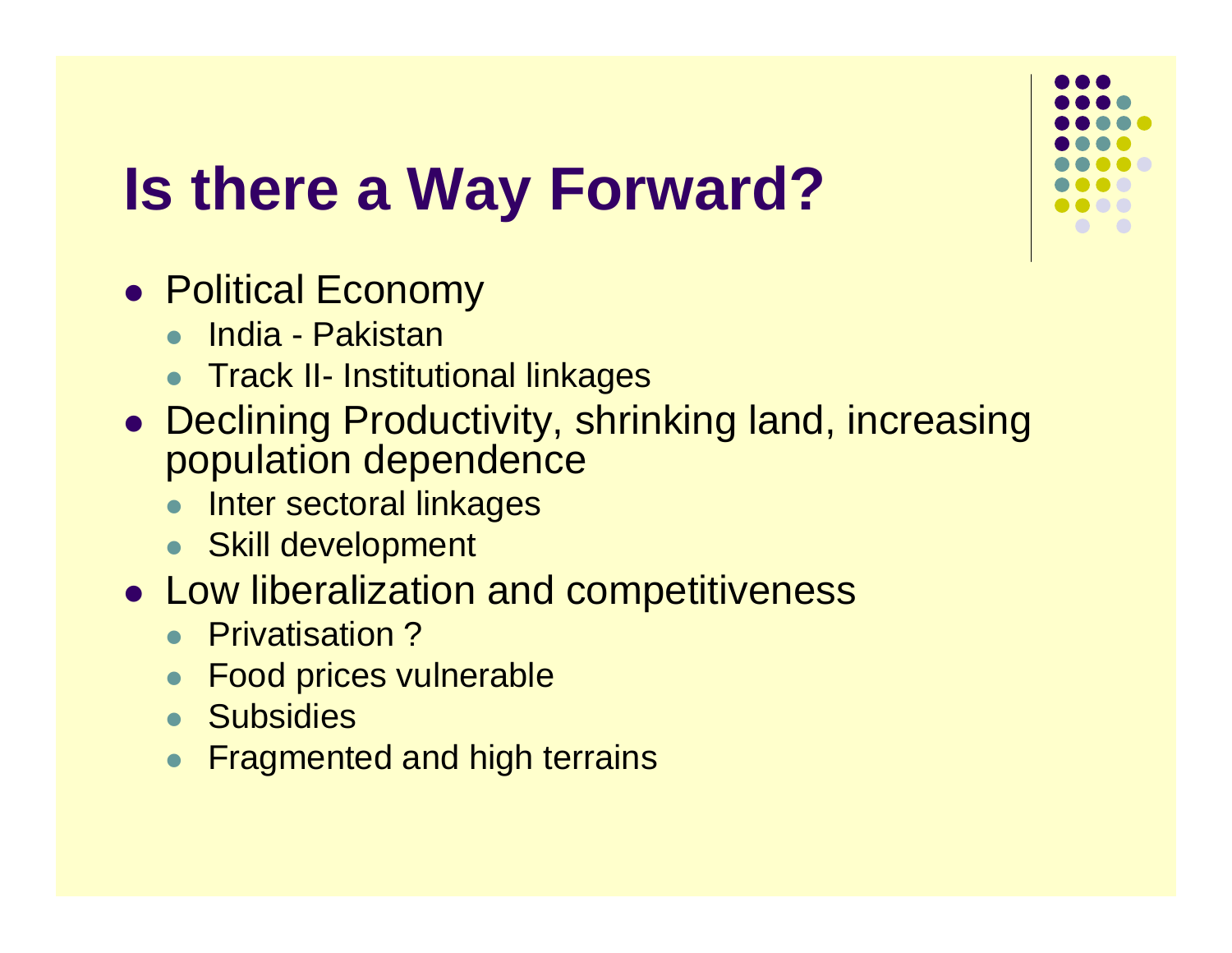#### **Possible Way Forward**

- To move forward, there is a need to look forward for coherent policy and implementation environment.
- Multidimentional and complex thus both domestic and international ends should be looked to tackle the problem.
- Lessons to learn from each other

![](_page_19_Figure_4.jpeg)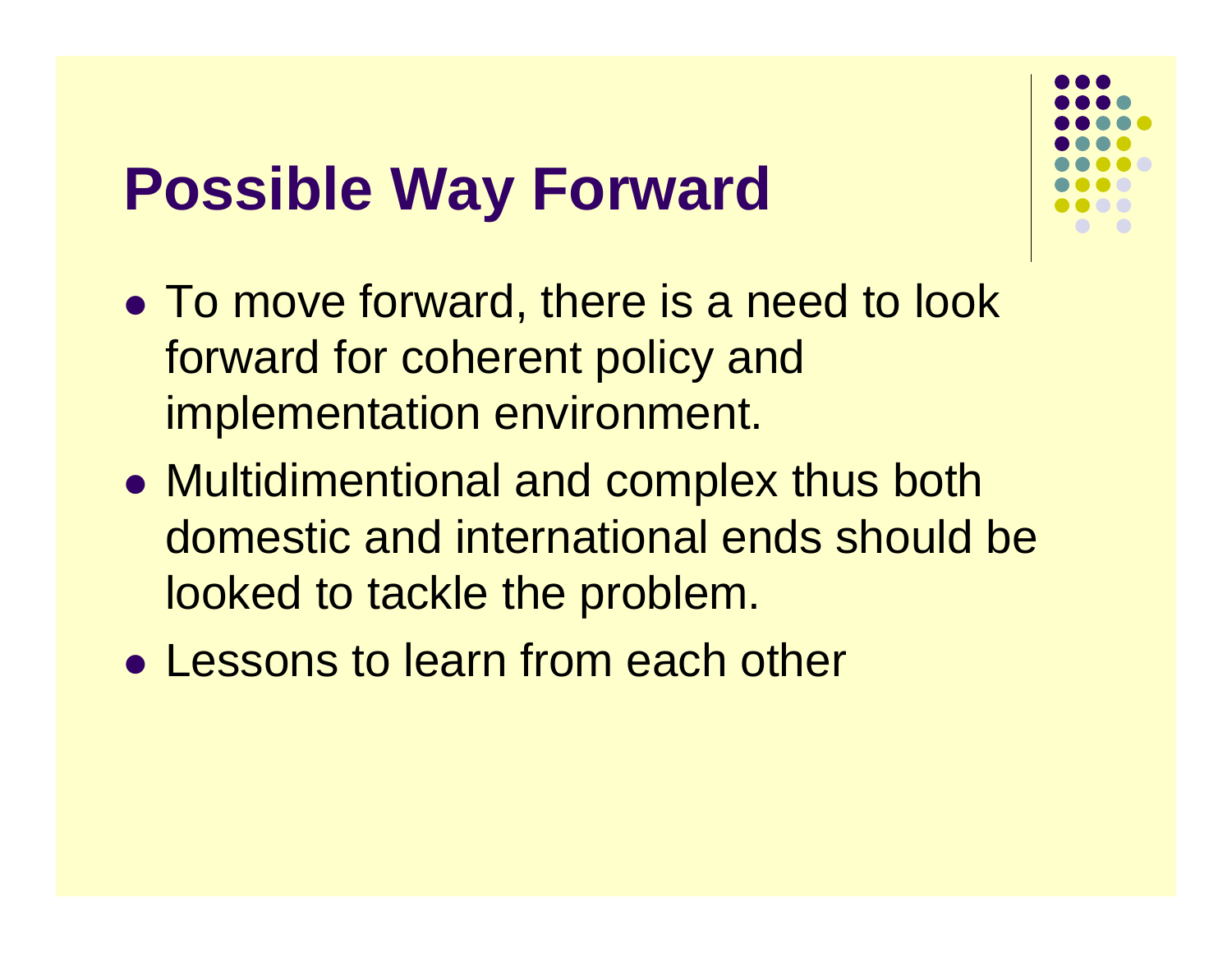# **Ensuring Availability**

- $\bullet$  Balance allocating area for food security crops and income security crops
- Efficient use of inputs, R&D, Extension, Investment, Infrastructure development
- Pro farmer policies- timely price market information to help stabilize markets
- $\bullet$ Development of human resources to provide trained manpower
- $\bullet$ Climate change- biofuel strategy should be revisited.
- $\bullet$  National and regional level food security has to be handled with <sup>a</sup> combination of domestic food production and trade.
- The "self sufficiency model" of the past does not have an economic appeal in today's context of globalization.

![](_page_20_Figure_8.jpeg)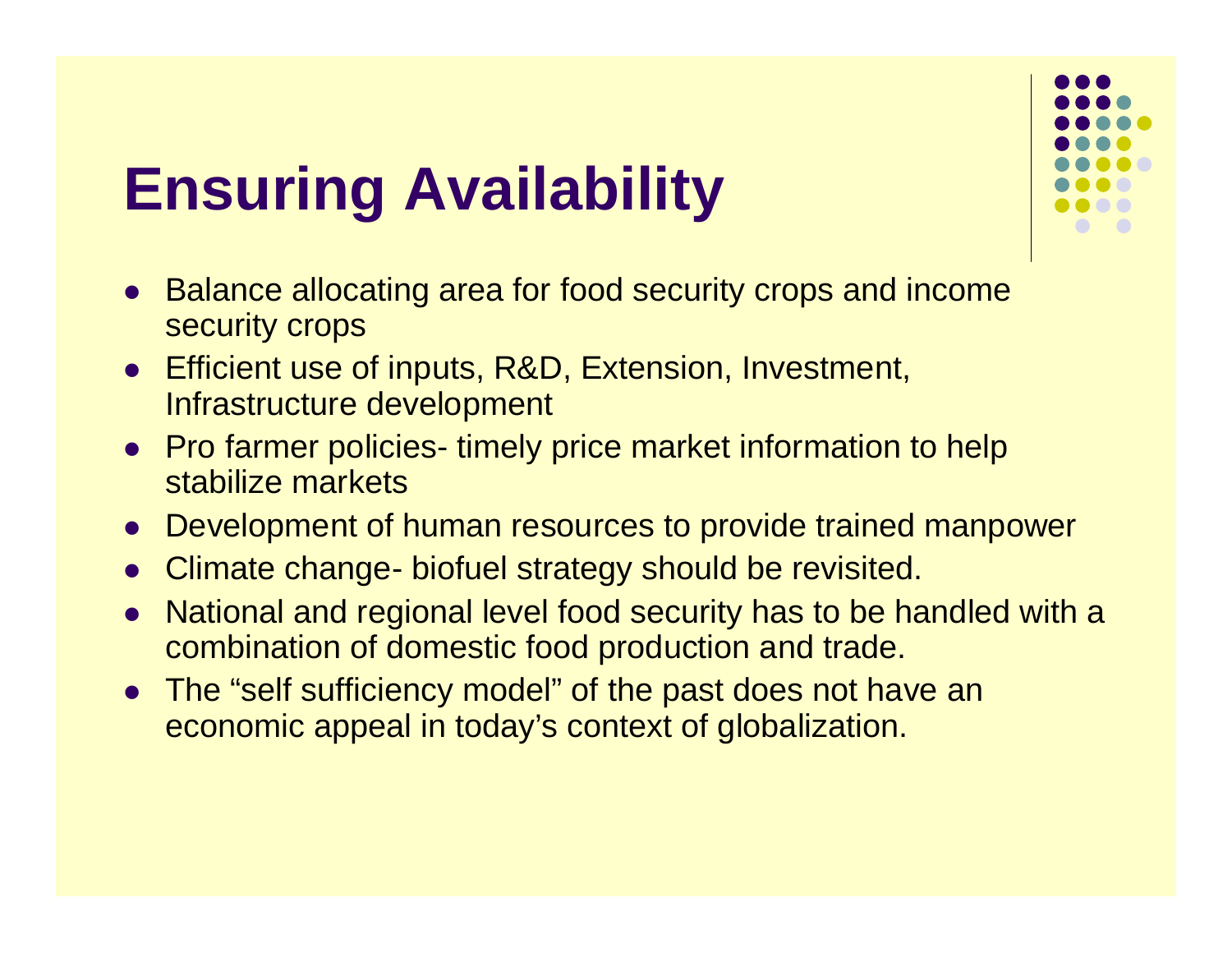#### **Ensuring Accessibility**

- Social security and equity-based distribution systems for income, opportunities, employment and food to be strengthened.
- Improve public distribution, Increasing access to market and employment
- Safety nets- poor and least privileged citizens.
- Poverty eradication though employment and human capital formation should be factored in the growth strategies.
- Evaluate the present safety nets- Can't afford duplication in policies and interventions

![](_page_21_Figure_6.jpeg)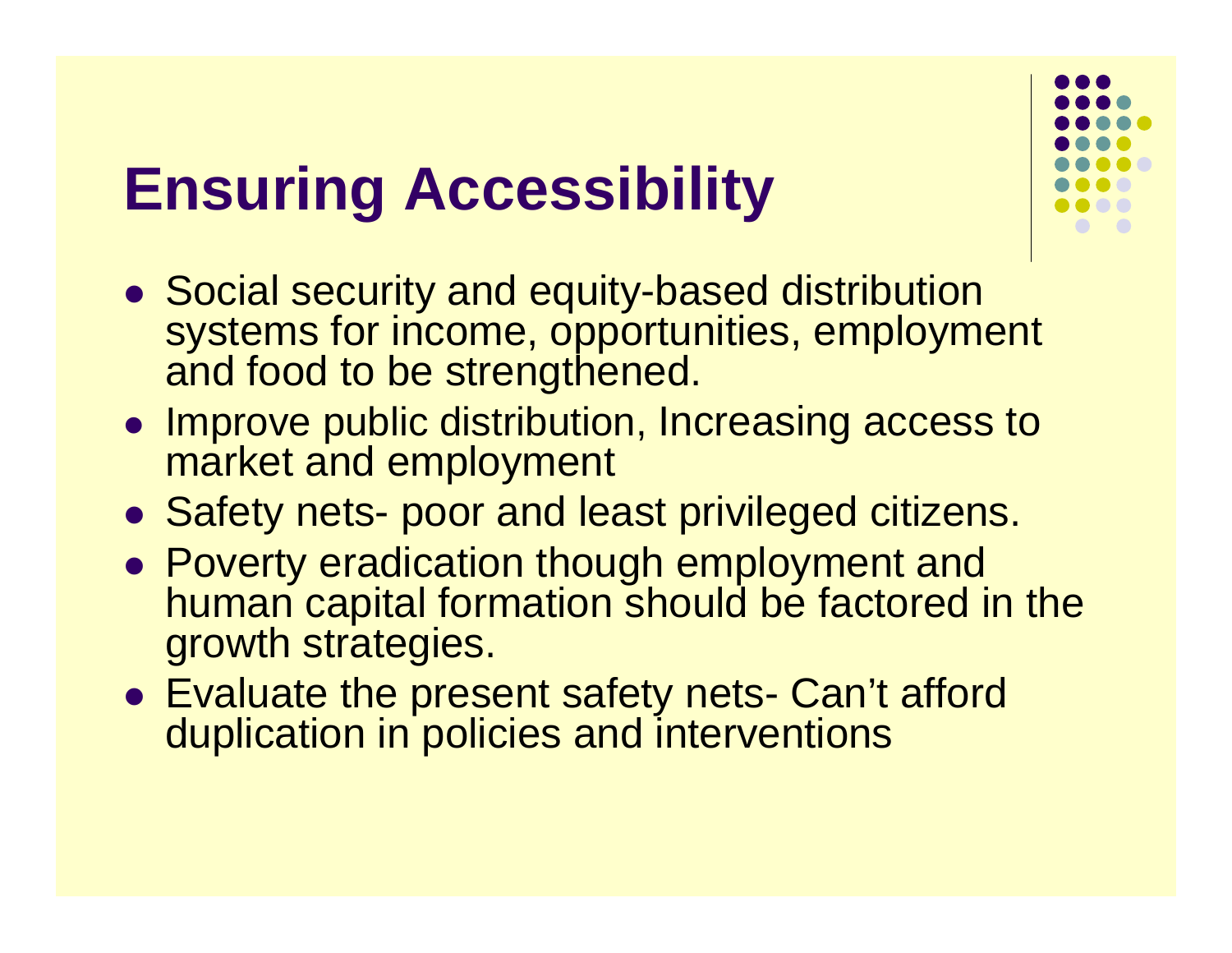# **Ensuring Utilization and Vulnerability**

![](_page_22_Figure_1.jpeg)

- Population of the areas under conflict, regular natural disasters and high terrain regions are most vulnerable to food security.
- Social issues affecting intra-household food insecurity such as alcoholism have to be addressed through social interventions and nutritional education
- Policies should be devised to mitigate the impact of natural disasters and unforeseen circumstances on food access.
- Enhance women's access to resources, children and other vulnerable groups to have an access to food.
- Strengthen the Food Bank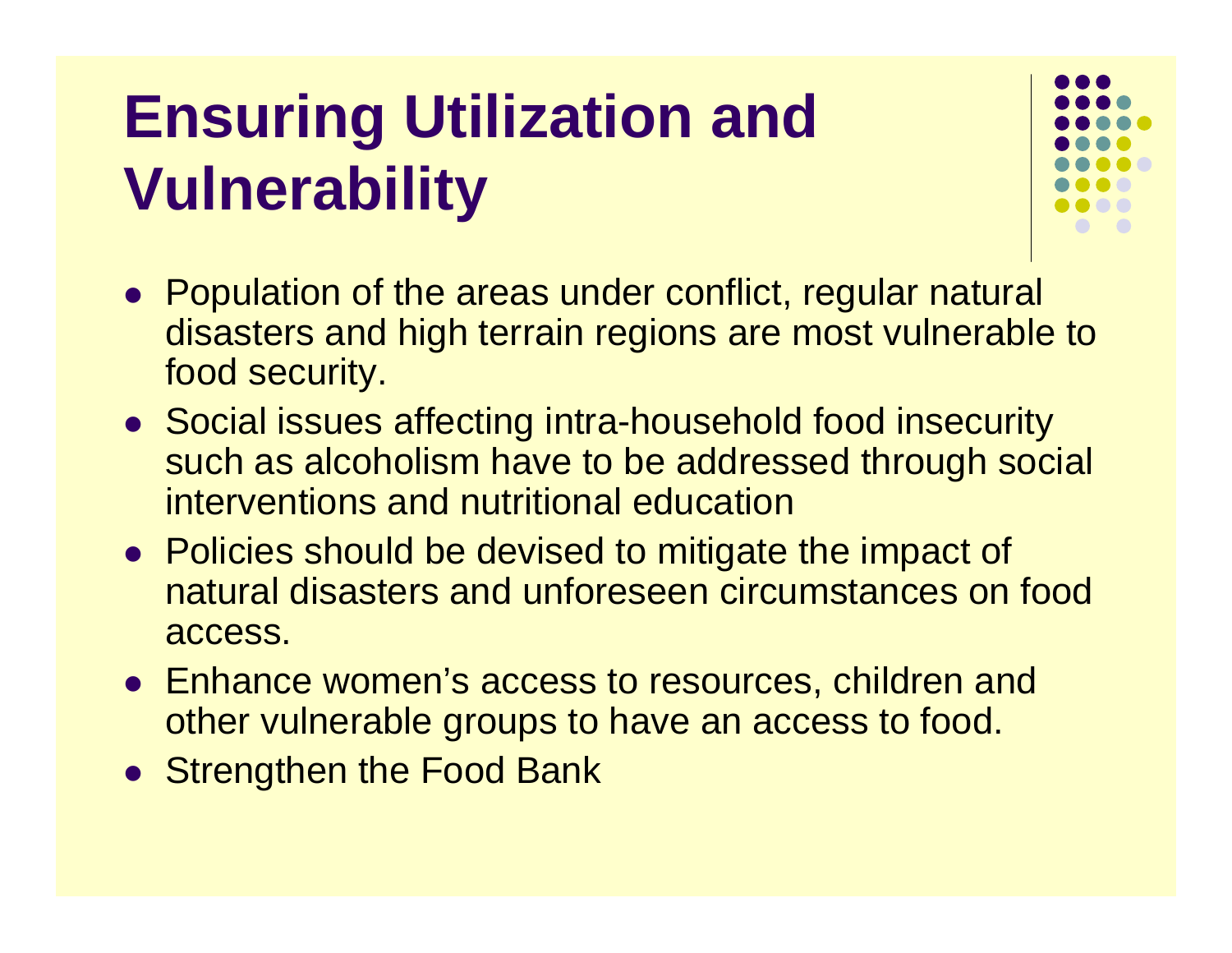#### **Ensuring Food Security**

![](_page_23_Figure_1.jpeg)

![](_page_23_Figure_2.jpeg)